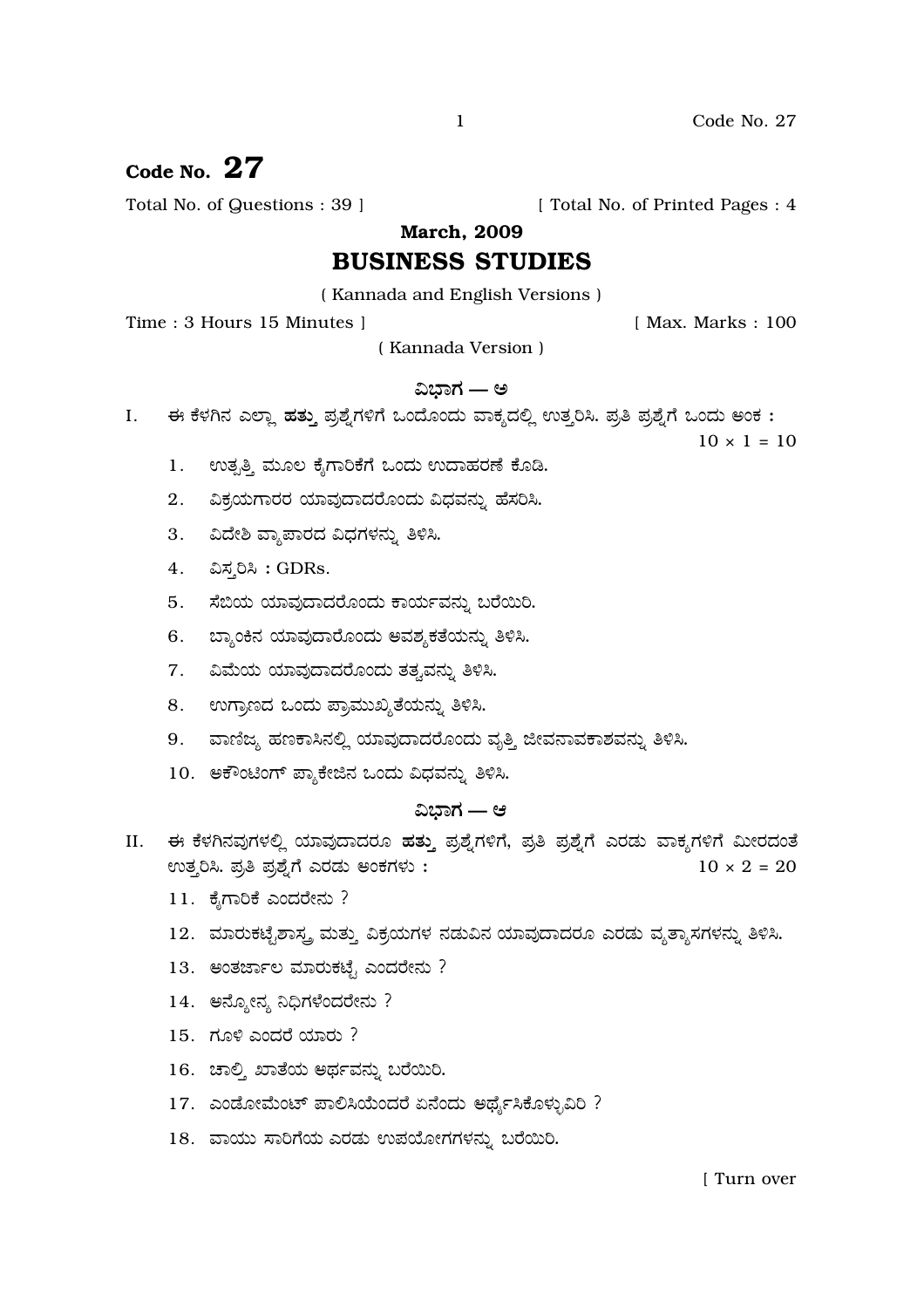Code No. 27

- 19. ಕರ ಪಾವತಿಸದ ದಾಸ್ತಾನು ಮಳಿಗೆ ಎಂದರೇನು ?
- 20. ವ್ಯವಹಾರದ ಸಾಮಾಜಿಕ ಹೊಣೆಗಾರಿಕೆಯ ಅರ್ಥವನ್ನು ಕೊಡಿ.
- 21. ಎರಡು ಬಳಕೆದಾರರ ಸಂಘಟನೆಗಳನ್ನು ಹೆಸರಿಸಿ.
- 22. ಡೇಟಾಬೇಸ್ ನಿರ್ವಹಣೆಯ ಅರ್ಥವನ್ನು ನೀಡಿ.

# ವಿಬಾಗ — ಇ

- III. ಈ ಕೆಳಗಿನವುಗಳಲ್ಲಿ ಯಾವುದಾದರೂ ಆರು ಪ್ರಶ್ನೆಗಳಿಗೆ, ಪ್ರತಿ ಪ್ರಶ್ನೆಗೆ ಹದಿನೈದು ಸಾಲುಗಳಿಗೆ ಮೀರದಂತೆ ಉತ್ತರಿಸಿ. ಪ್ರತಿ ಪ್ರಶ್ನೆಗೆ ಐದು ಅಂಕಗಳು:  $6 \times 5 = 30$ 
	- 23. ಕೈಗಾರಿಕೆಗಳ ಲಕ್ಷಣಗಳನ್ನು ವಿವರಿಸಿ.
	- 24. ಉತ್ತಮ ಜಾಹೀರಾತು ಪ್ರತಿಯ ಅವಶ್ಯಕ ಲಕ್ಷಣಗಳನ್ನು ತಿಳಿಸಿ.
	- 25. ಸ್ಟದೇಶಿ ವ್ಯಾಪಾರ ಮತ್ತು ವಿದೇಶಿ ವ್ಯಾಪಾರಗಳ ನಡುವಿನ ವ್ಯತ್ಯಾಸಗಳನ್ನು ತಿಳಿಸಿ.
	- 26. ದೀರ್ಘಾವಧಿ ಹಣಕಾಸಿನ ಅಗತ್ಯತೆಯನ್ನು ನಿರ್ಣಯಿಸುವ ಅಂಶಗಳನ್ನು ವಿವರಿಸಿ.
	- 27. ಬ್ಯಾಂಕಿಂಗ್ ನಲ್ಲಿನ ಇತ್ತೀಚೆಗಿನ ಬೆಳವಣಿಗೆಗಳನ್ನು ವಿವರಿಸಿ.
	- 28. ಶೇರುದಾರರ ಕಡೆಗೆ ವ್ಯಾಪಾರದ ಸಾಮಾಜಿಕ ಹೊಣೆಗಾರಿಕೆಗಳನ್ನು ತಿಳಿಸಿ.
	- 29. ಬಳಕೆದಾರರ ಸಂರಕ್ಷಣೆ ಎಂದರೇನು ? ಬಳಕೆದಾರರ ನಾಲ್ಕು ಹಕ್ಕುಗಳನ್ನು ವಿವರಿಸಿ.
	- 30. ವಿಮಾ ರಂಗದಲ್ಲಿರುವ ಯಾವುದಾದರೂ ಐದು ಉದ್ಯೋಗ ಅವಕಾಶಗಳನ್ನು ಸಂಕ್ಷಿಪ್ತವಾಗಿ ವಿವರಿಸಿ.
	- 31. ಇ-ಕಾಮರ್ಸ್ನ ಪ್ರಯೋಜನಗಳನ್ನು ವಿವರಿಸಿ.

## ವಿಬಾಗ — ಈ

- IV. ಈ ಕೆಳಗಿನವುಗಳಲ್ಲಿ ಯಾವುದಾದರೂ ಮೂರು ಪ್ರಶ್ನೆಗಳಿಗೆ, ಪ್ರತಿ ಪ್ರಶ್ನೆಗೆ ಮೂವತ್ತು ಸಾಲುಗಳಿಗೆ ಮೀರದಂತೆ ಉತ್ತರಿಸಿ. ಪ್ರತಿ ಪ್ರಶ್ನೆಗೆ ಹತ್ತು ಅಂಕಗಳು:  $3 \times 10 = 30$ 
	- 32. ಮಾರಾಟಶಾಸ್ತ್ರದ ವಿವಿಧ ಕಾರ್ಯಗಳನ್ನು ವಿವರಿಸಿ.
	- 33. ನಿರ್ಯಾತ ವ್ಯಾಪಾರದ ಕ್ರಮಾನುಗತಿಯನ್ನು ಸಂಕ್ಷಿಪ್ತವಾಗಿ ವಿವರಿಸಿ.
	- 34. ಶೇರು ವಿನಿಮಯ ಕೇಂದ್ರದ ಕಾರ್ಯಗಳನ್ನು ವಿವರಿಸಿ.
	- 35. ಅಗ್ನಿ ವಿಮೆ ಎಂದರೇನು ? ಅಗ್ನಿ ವಿಮೆಯ ವಿವಿಧ ಪಾಲಿಸಿಗಳನ್ನು ವಿವರಿಸಿ.
	- 36. ರಸ್ತೆ ಸಾರಿಗೆಯ ಅನುಕೂಲತೆಗಳು ಮತ್ತು ಅನಾನುಕೂಲತೆಗಳನ್ನು ವಿವರಿಸಿ.

# ವಿಭಾಗ — ಉ ( ಪ್ರಾಯೋಗಿಕ ಪ್ರಶ್ನೆಗಳು )

- V. ಈ ಕೆಳಗಿನವುಗಳಲ್ಲಿ ಯಾವುದಾದರೂ ಎರಡನ್ನು ಉತ್ತರಿಸಿ. ಪ್ರತಿ ಪ್ರಶ್ನೆಗೆ ಐದು ಅಂಕಗಳು : $2 \times 5 = 10$ 
	- 37. ಒಬ್ಬ ಯಶಸ್ವೀ ವಿಕ್ರಯ ಚತುರನಿಂದ ನಿರೀಕ್ಷಿಸಬಹುದಾದ ಗುಣಗಳು ಯಾವುವು ?
	- 38. ಖಾಸಗಿ ವಲಯದಲ್ಲಿರುವ ಯಾವುದಾದರೂ ಐದು ವಿಮಾ ಸಂಸ್ಥೆಗಳನ್ನು ಪಟ್ಟಿ ಮಾಡಿ.
	- 39. ಡಿಮ್ಯಾಂಡ್ ಡ್ರಾಫ್ಟ್ ಮಾದರಿಯನ್ನು ತಯಾರಿಸಿ.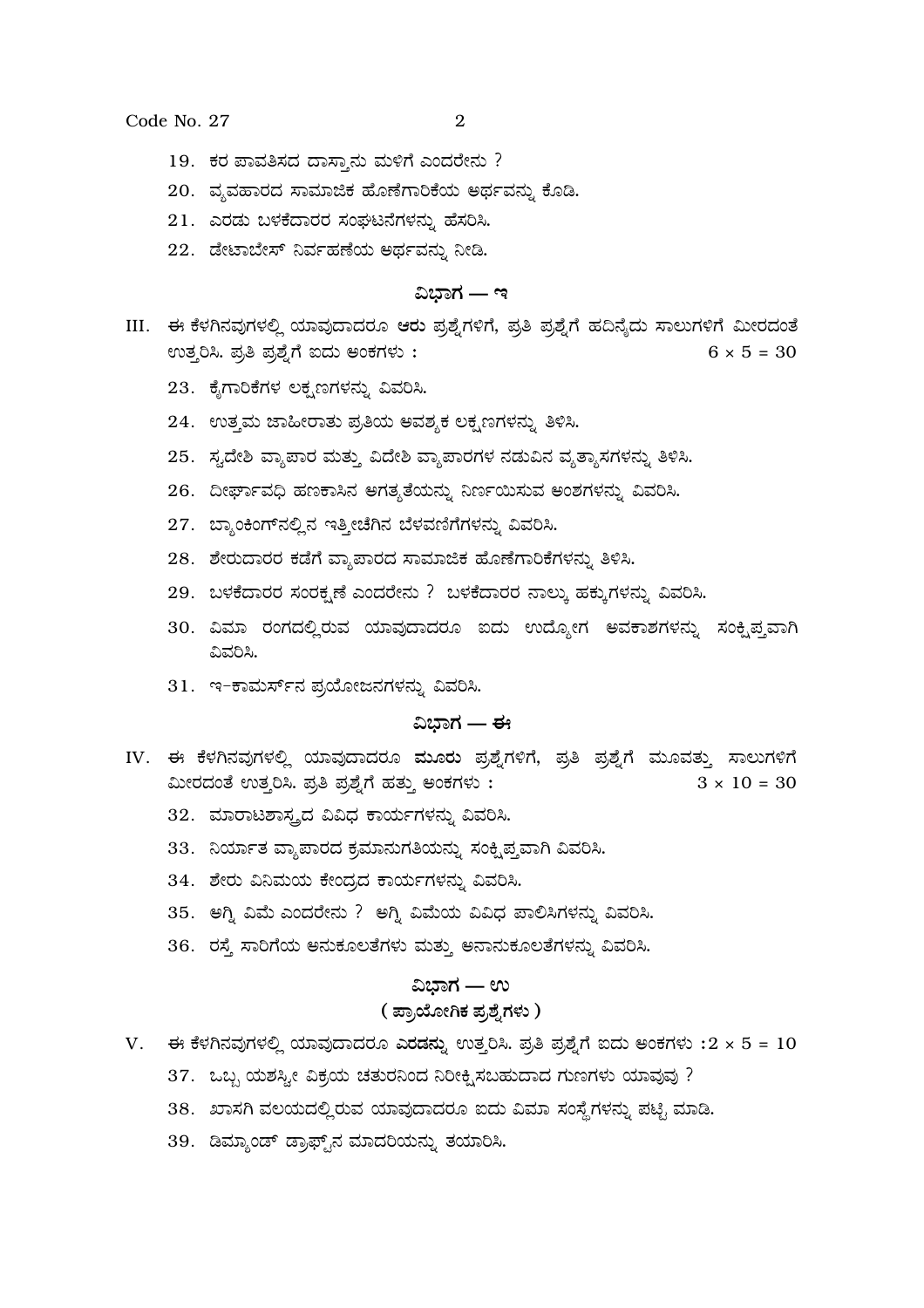## ( English Version )

#### SECTION – A

- I. Answer all *ten* questions in a sentence each. Each question carries *one* mark.  $10 \times 1 = 10$ 
	- 1. Give an example of Genetic industry.
	- 2. Mention any *one* type of Salesmen.
	- 3. State the types of Foreign trade.
	- 4. Expand GDRs.
	- 5. Write any *one* function of SEBI.
	- 6. Mention any *one* need of Bank.
	- 7. State any *one* principle of Insurance.
	- 8. State any *one* importance of Warehouse.
	- 9. Mention any *one* of the career opportunities in Business finance.
	- 10. State any *one* type of Accounting package.

## SECTION – B

- II. Answer any *ten* of the following questions in not more than *two* sentences each. Each question carries *two* marks. 10 × 2 = 20
	- 11. What is industry ?
	- 12. Give any *two* differences between selling and marketing.
	- 13. Give the meaning of network marketing.
	- 14. What are Mutual funds ?
	- 15. Who is a Bull ?
	- 16. Give the meaning of Current Account.
	- 17. What do you understand by Endowment policy ?
	- 18. Write any *two* advantages of Air transport.
	- 19. What is bonded warehouse ?
	- 20. Give the meaning of social responsibilities of business.
	- 21. Name any *two* consumer forums.
	- 22. Give the meaning of Database Management.